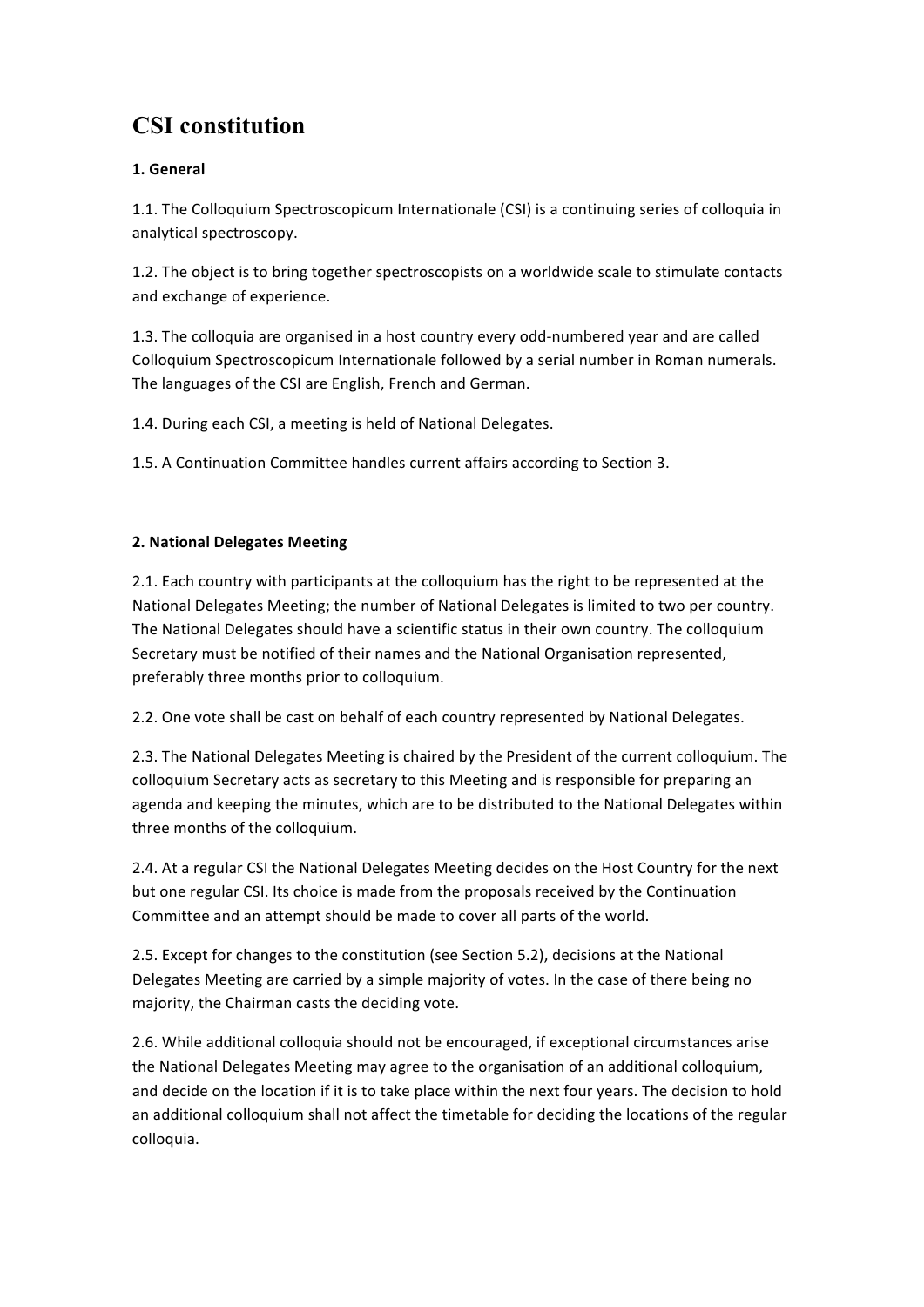#### **3. The Continuation Committee**

3.1. The Continuation Committee (CC) consists of:

the President and the Secretary of the last regular CSI,

the President and the Secretary of the coming regular CSI,

the President and the Secretary or Secretary of the following regular CSI,

the President of the IUPAC Analytical Chemistry Division or a person designated by him/her. (Former sentence: the Chairman of Commission V4 of IUPAC; Note: the commissions were liquidated during the reform of the IUPAC in 2001; information and suggestion to the sentence reformulation provided by Ryszard Lobinski).

The president of an additional CSI shall also serve as a member of the CC from the time of the National Delegates Meeting at which the location is decided until the next regular CSI after the additional one.

3.2. The new CC shall take office immediately following the National Delegates Meeting and will hold office until the National Delegates Meeting at the next regular Colloquium. The President of the colloquium at which the Meeting is held shall be the chairman of the new CC and the secretary of that colloquium shall be the secretary of the CC.

3.3. The CC is the custodian of the constitution and plays a direct role in the organization of a colloquium only in the event of an emergency.

3.4. The CC endeavours to ensure that all countries with participants at the colloquium are represented at the National Delegates Meeting. The CC may solicit proposals for the coming colloquia.

3.5. The CC shall assist the Organising Committees of the coming colloquia in every possible way, if requested to do so.

3.6. As a standard agenda item, the CC shall report to the National Delegates Meeting on any business transacted by it since the last Meeting.

### **4. The Host Country**

4.1. A proposal to host a CSI may be submitted on behalf of any country. This invitation must be supported by a relevant National Organisation and should be submitted to the secretary of the CC in writing at least three months before the National Delegates Meeting. A general outline of basic organizational facts and the proposed program structure should be provided. The proposal can only be considered if the prospective organizers agree to adhere to the CSI constitution.

4.2. The Organising Committee in the appointed host country is wholly responsible for its CSI, and each colloquium shall be financially self-supporting.